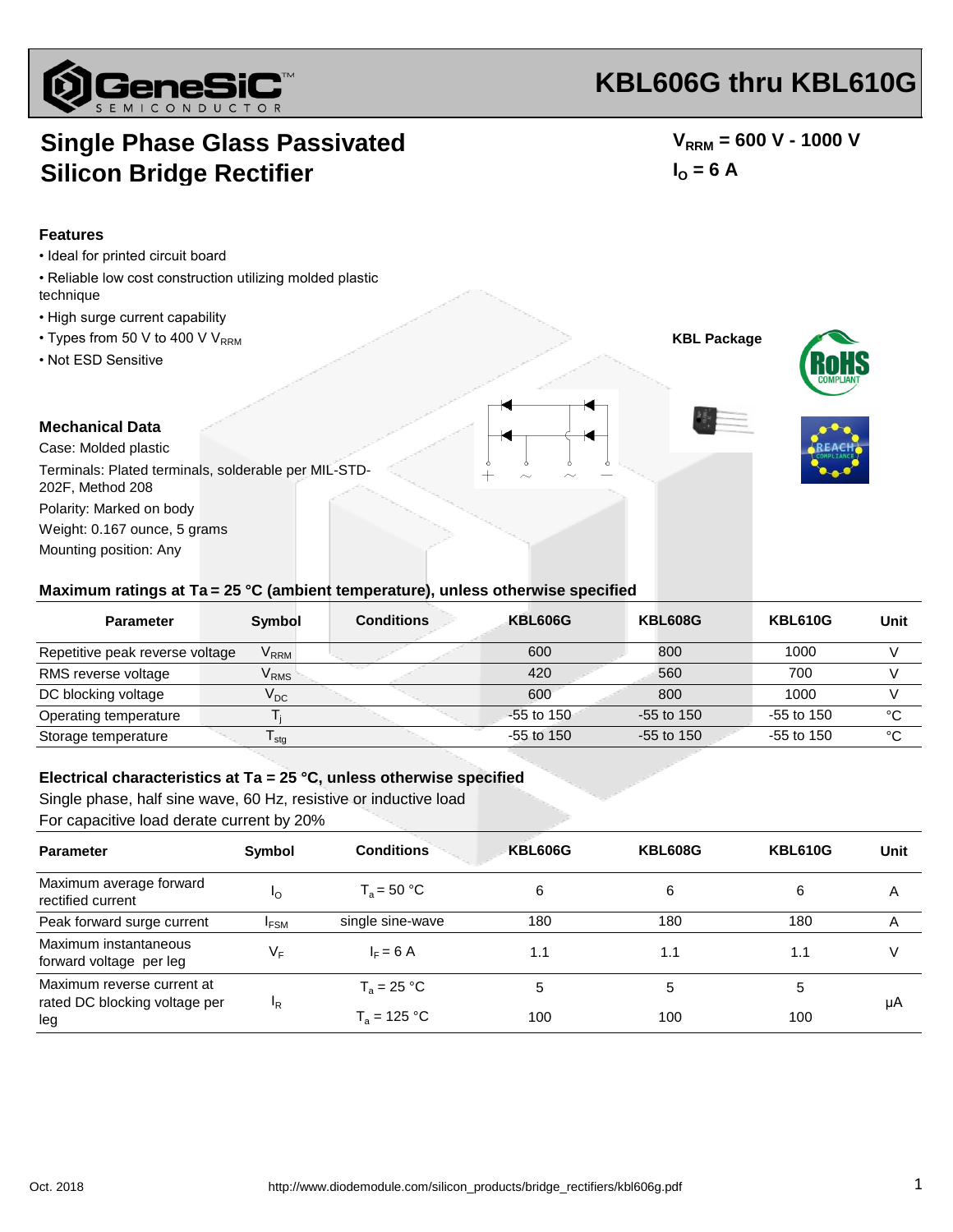# **KBL606G thru KBL610G**